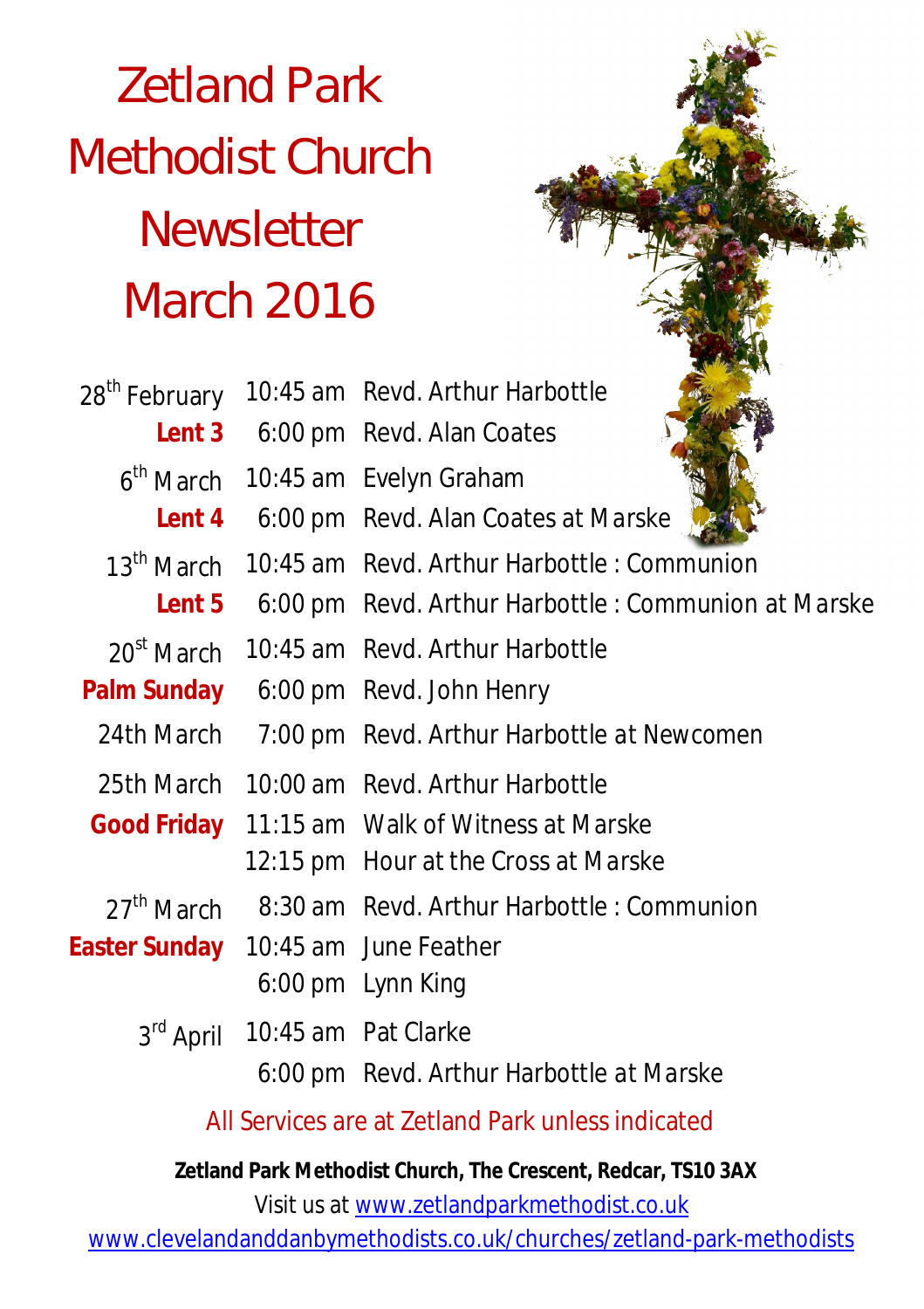I guess we all get used to being offered 'once in a life-time' opportunities, be it in the sales, in TV advertising or in leaflets which drop through our letter boxes and maybe you get as cynical as I do about them!

That said, we truly do have a once in a life-time opportunity for you, though you will have to wait for it until April! Now, ask yourself when was the last time you had a President of the Methodist Conference in your Circuit in their Presidential year? I would hazard a very long time ago even if you can remember it! Well, we have the rare privilege of the President of the Methodist Conference, this year the Revd Steven Wilde, preaching in our Circuit on 24th April! Since we were so lucky to book him for a Sunday morning during his very limited time in the Darlington District we thought it only right to have a proper Circuit celebration so we can all gather and hear him preach, and more importantly to let him see just how vibrant and enthusiastic the Methodist Church is in our area!. So the only morning service in the Circuit that day will be a celebration for us ALL to attend, and this will take place at our biggest church, Guisborough. We

are planning for it to be a very special service, a true celebration with something for everyone, including provision for children and young people and tea and coffee afterwards! So, no throwing 'sickies' or taking 'one off' - this is for YOU!

While I admit I am very disappointed about the venue, just because of the difficulty of access for those who are less mobile, we will manage to get everyone up the lift who needs to use it! My original vision had been for a venue like a school hall with easy level access and space for us all on the ground floor, but this was sadly rejected by the Circuit Meeting.

Anyway, it will still be a great event which will stay in your memories for years to come, I am sure. So book the date now, talk about how we are to get everyone there, and pray for this 'once in 50 plus years' event. Steve is a really inspirational preacher and teacher; he is one not to be missed!

Arthur

#### **Circuit Prayer Meeting**

Saturday 5th March 8:30am-9:30am at New Marske Saturday 2nd April 10:00am - 12:00noon at Zetland Park. Including soup lunch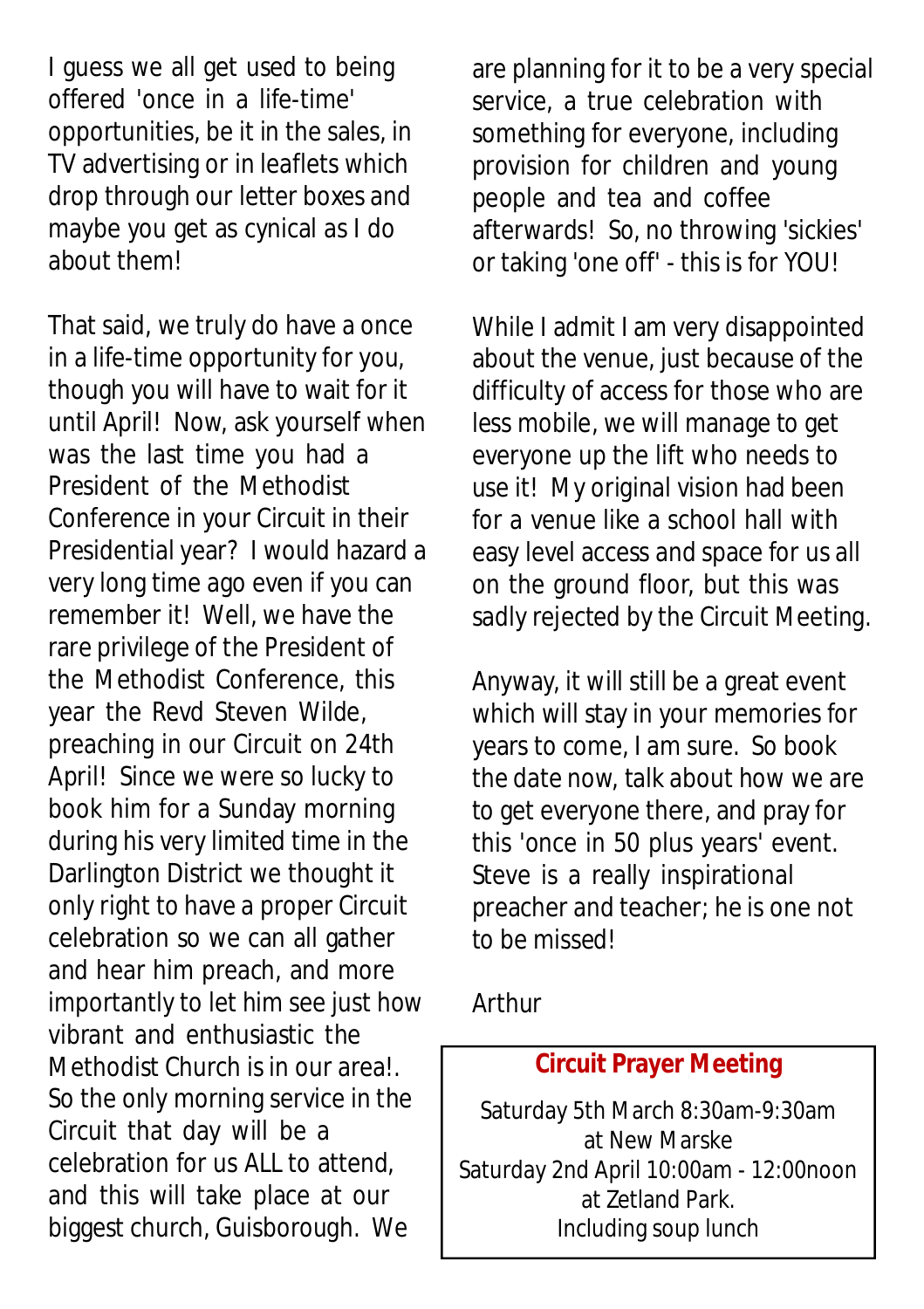| <b>Future Events</b>          |                      |                                                             |  |  |
|-------------------------------|----------------------|-------------------------------------------------------------|--|--|
| Saturday April 23rd           | $10:00 --$ 11:30 am  | Coffee morning with Toasted Teacake<br>including cake stall |  |  |
| Saturday June 4 <sup>th</sup> | $10:00 -$<br>12 noon | For Network, Coffee morning with<br>Bacon or Sausage buns   |  |  |
| Saturday July 30th            | $4-6$ pm             | Afternoon Tea with Barry at the piano                       |  |  |

**Coffee and Hot Cross Buns** will be served after the 10:00 am Service on **Good Friday.**

**Breakfast** will be served after the 8:30 am service on **Easter Sunday**. Please put your name on the list in the foyer if wishing to have breakfast.

Donations for the Mercy Ships at both events.

### **OPEN THE BOOK**

A group of us have been taking the Bible Society's Open the Book into three local schools and are sharing bible stories with the children there. It is an interactive scheme with dressing up, both adults and children. It's great fun. Feel free to join us if you are passionate about sharing the Bible with the young and would like to read the stories or take part in some simple presentation of the stories. There is no age limit and many elderly people are enjoying the experience up and down the country. Come and join us. It will be good to have you on board.

There will be a **Pastoral Visitors** meeting on 18th April at 7:00. Venue to be confirmed. Please check with Jeanne Cawley for details.

## **Easter Sunday - Flowers**

We will be decorating the cross with flowers again this year. However I would like us to be able to do most of the decorating before the service. If you can please arrive a little early and put your flowers on the cross as part of your preparation for worship.

Thank you, June Feather

See Lynn King for further details.

#### **Fellowship**

Meets 7:30pm Wednesdays

- 2 March, Devotional, Mrs Liz Chadwick
- 9 March, Talk on NYMR, Revd. Keith Martin
- 16 March, to be arranged
- 23 March, Slide Show, Mr Peter Appleton
- 30 March, Talk on Riding for the Disabled, Mrs Janet Martin

**Prayer and Meditation**  10:00am Friday 18th March

> See Lynn King for further information